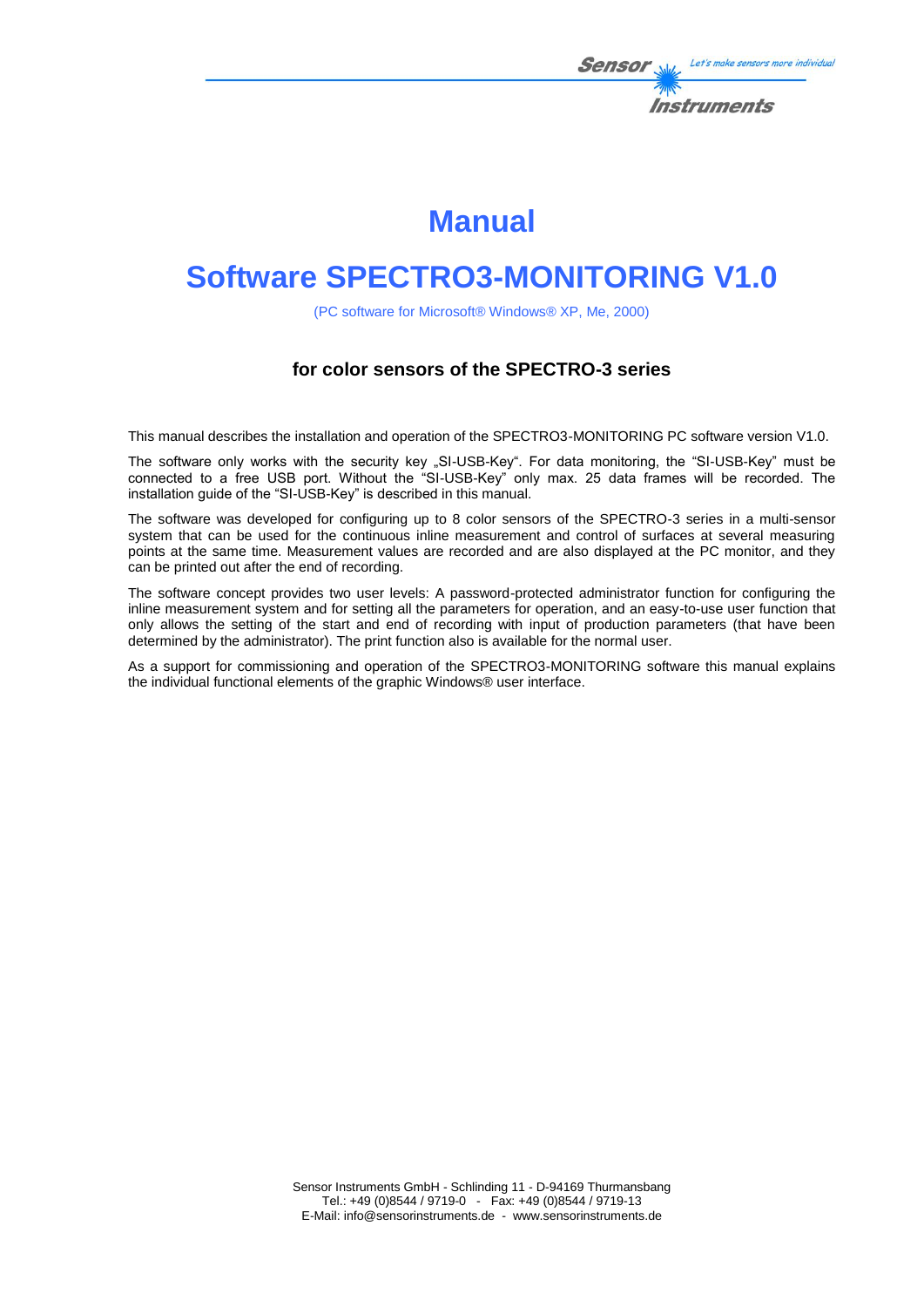

#### $\mathbf 0$ **Contents**

|               |                                                  | Page |
|---------------|--------------------------------------------------|------|
|               |                                                  |      |
| $\mathcal{P}$ |                                                  |      |
|               | 2.1                                              |      |
|               | 211<br>2.1.2<br>2.1.3<br>2.1.4<br>2.1.5<br>2.1.6 |      |
| 3             |                                                  |      |

| <b>Shortcuts:</b> |                 |
|-------------------|-----------------|
| <b>SEND</b>       | F9              |
| <b>GET</b>        | F <sub>10</sub> |
| GO                | F11             |
| <b>STOP</b>       | F12             |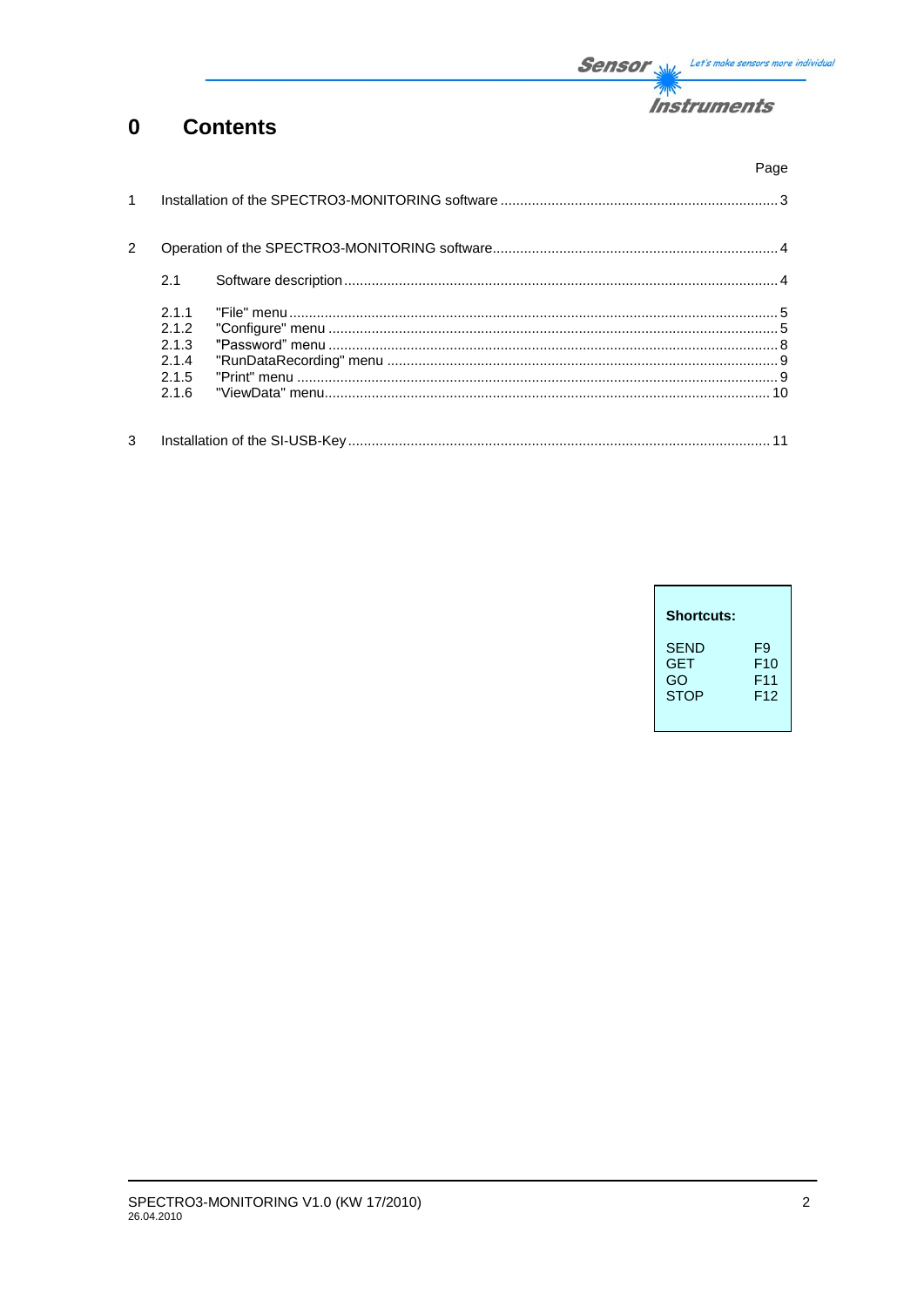

Hardware requirements for successful installation of the SPECTRO3-MONITORING software:

- IBM PC AT or compatible PC  $\bullet$
- VGA graphics  $\bullet$
- Microsoft® Windows® XP, Me, 2000  $\bullet$
- Serial RS232 interface at the PC  $\bullet$
- Microsoft-compatible mouse  $\bullet$
- Cable for the RS232 interface  $\bullet$
- CD-ROM drive  $\bullet$
- 20 MByte of free hard disk space

The SPECTRO3-MONITORING software can only be installed under Windows. Windows must therefore be started first, if it is not yet running.

Please install the software as described below:

| $\overline{1}$ . | The software can be installed directly from the installation CD-ROM. The CD-ROM contains a<br>folder named INSTALL, where you can find a SETUP program. Start this SETUP program to<br>install the software.                                                                                                       |
|------------------|--------------------------------------------------------------------------------------------------------------------------------------------------------------------------------------------------------------------------------------------------------------------------------------------------------------------|
| 2.               | The installation program displays a dialog and suggests to install the software in the<br>C:\"FILENAME" directory on the hard disk.<br>You may accept this suggestion with OK or [ENTER], or you may change the path as desired.                                                                                   |
| 3.               | During the installation process a new program group for the software is created in the Windows<br>Program Manager. In the this program group an icon for starting the software is created<br>automatically. When installation is successfully completed the installation program displays a<br>"Setup OK" message. |
| $\mathbf{A}$ .   | After successful installation the software can be started with a left mouse button double-click on<br>the icon.                                                                                                                                                                                                    |

Windows® is a registered trademark of Microsoft Corp.

VGA<sup>™</sup> is a trademark of International Business Machines Corp.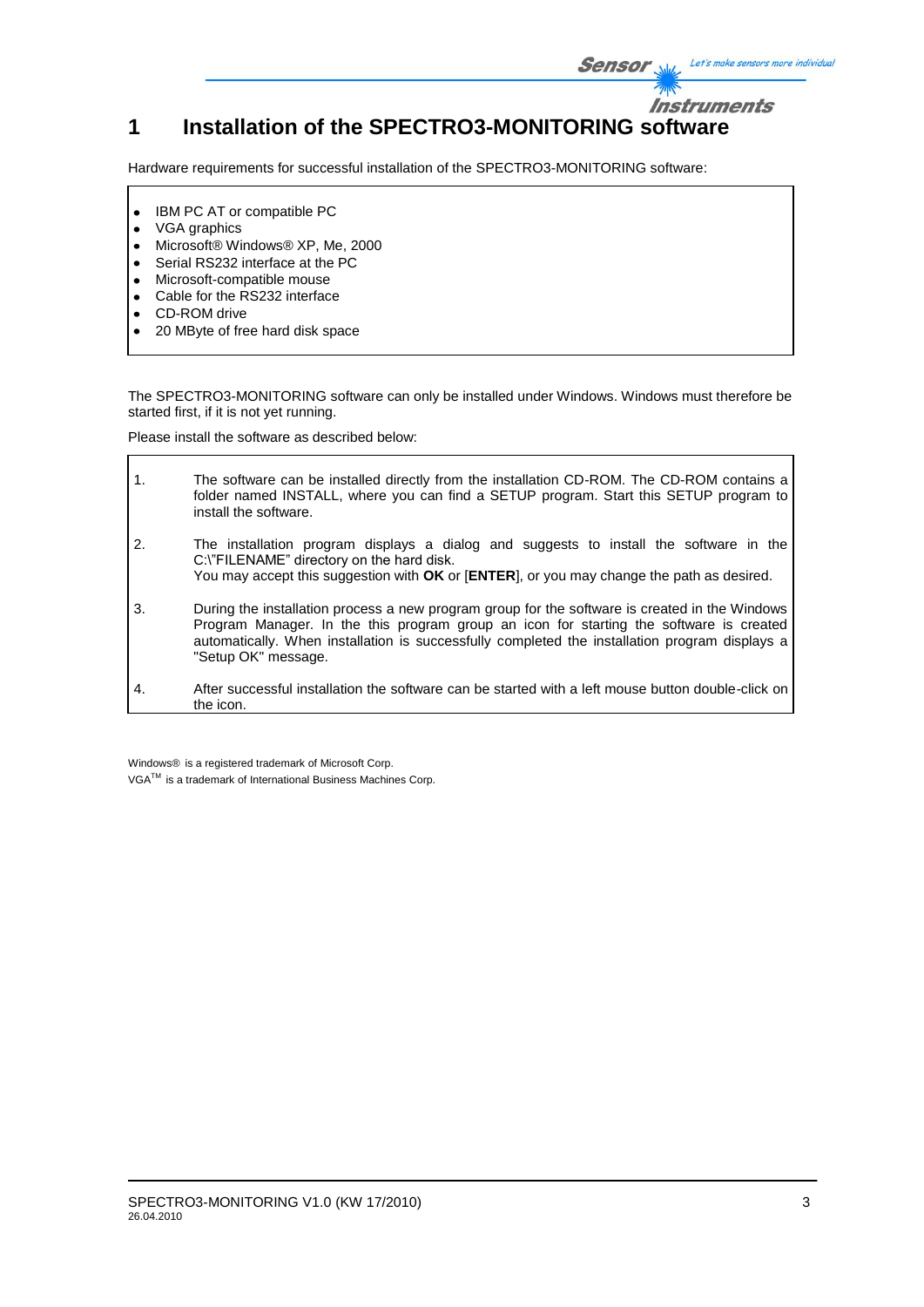### Instruments **2 Operation of the SPECTRO3-MONITORING software**

### **2.1 Software description**

### **Please read this chapter before you start the process of initialising the software.**

When the **SPECTRO3-MONITORING** software is started, the following window appears on the Windows user interface. Depending on the settings in the **"Startup Configurationfile"**, various elements are displayed.

| 101 X<br><b><del>■ SPECTRO3-MONITORING V1.0</del></b><br>н                                 |                                                                                              |  |  |  |
|--------------------------------------------------------------------------------------------|----------------------------------------------------------------------------------------------|--|--|--|
| File Configure Password RunDataRecording Print ViewData                                    |                                                                                              |  |  |  |
| Spectro3 FIO                                                                               | Spectro3 30 DIL                                                                              |  |  |  |
| $0$ NT/M<br>SETVALUE: X/s<br>$\mathbf{0}$<br>Y/i  <br>0<br>CNT<br>0                        | Y/i  <br>$0$ $\mid$ INT/M<br>SETVALUE: X/s<br>$\theta$<br>$\mathbf 0$<br>CNT<br>$\mathbf{0}$ |  |  |  |
| X/s<br>deltaC<br>X/Y and X/INT<br>X/Y and Y/INT                                            | X/s<br>deltaC<br>X/Y and X/INT<br>X/Y and Y/INT                                              |  |  |  |
| $0 -$<br>$1000 -$                                                                          | $\mathbf{0}$<br>$1000 -$                                                                     |  |  |  |
| YÆ.<br>$800 -$<br>$0 -$                                                                    | ΥÆ<br>$800 -$<br>$\theta$                                                                    |  |  |  |
| $600 -$<br>$400 -$<br>INT/M                                                                | $600 -$<br>$400 -$<br>INT/M                                                                  |  |  |  |
| $\mathbf{0}$<br>$200 -$                                                                    | $\mathbf{0}$<br>$200 -$                                                                      |  |  |  |
| $0 -$<br>delta C<br>100 200 300 400 500 600 700 800 900 1000<br>$\mathbf{0}$<br>⋓<br>$0^-$ | $0 -$<br>delta C<br>100 200 300 400 500 600 700 800 900 1000<br>0<br>୬<br>n.                 |  |  |  |
| COM PORT<br>$\overline{7}$                                                                 | COM PORT<br>5                                                                                |  |  |  |
| Spectro3 50 FCL                                                                            | Spectro3                                                                                     |  |  |  |
| Y/i 0 INT/M<br>SETVALUE: X/s<br>$\overline{0}$<br>$\overline{0}$<br>CNT<br>0               |                                                                                              |  |  |  |
| X/s<br>deltaC<br>X/Y and X/INT<br>X/Y and Y/INT                                            |                                                                                              |  |  |  |
| $0 -$<br>$1000 -$                                                                          |                                                                                              |  |  |  |
| Y/i<br>$800 -$<br>л.                                                                       |                                                                                              |  |  |  |
| $600 -$<br>$400 -$<br>INT/M                                                                |                                                                                              |  |  |  |
| $\mathbf{0}$<br>$200 -$                                                                    |                                                                                              |  |  |  |
| $0 -$<br>delta C<br>o 100 200 300 400 500 600 700 800 900 1000<br>ଏ<br>n                   |                                                                                              |  |  |  |
| COM PORT<br>6                                                                              |                                                                                              |  |  |  |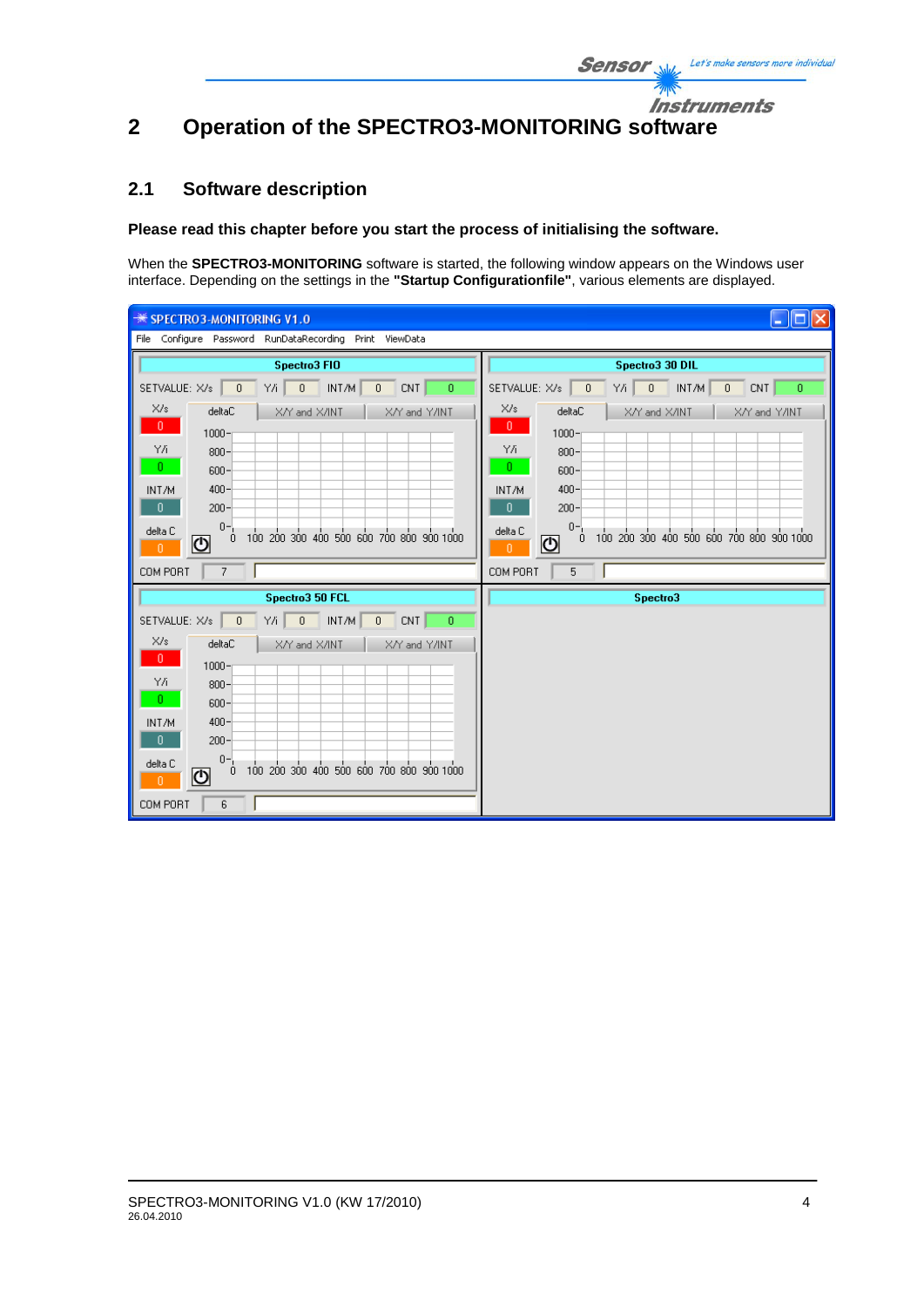

### **2.1.1 "File" menu**

File Configure Tools Password RunDal

Load Configuration File Save Configuration File Save As Startup Configuration File In the **"File"** menu, configuration files that are set under **"Configure"** can be saved to a file or loaded from a file. The **"Save As Startup Configuration File"** item defines the currently set parameters as startup parameters, i.e. these parameters will be loaded automatically when the software is started.

# **2.1.2 "Configure" menu**

|                          |  | Configure Tools Password | Rur |
|--------------------------|--|--------------------------|-----|
| Set Sensor Configuration |  |                          |     |
| Set Product Parameter    |  |                          |     |
| Set Output Path          |  |                          |     |
| Set Record Mode          |  |                          |     |

The **"Configure"** menu can be used for performing certain parameter presettings.

A click on "**Set Sensor Configuration**" opens the following window:

| $\overline{\mathsf{x}}$<br><b>** SENSOR CONFIGURATION PANEL</b>         |                    |  |  |  |
|-------------------------------------------------------------------------|--------------------|--|--|--|
| $\nabla$ ENABLE                                                         | $\nabla$ ENABLE    |  |  |  |
| Sensor 1                                                                | <b>Sensor 2</b>    |  |  |  |
| INSERT SENSOR NAME                                                      | Spectro3 50 FCL    |  |  |  |
| Spectro3 30 POL                                                         | INSERT SENSOR NAME |  |  |  |
| delta C TOLERANCE                                                       | delta C TOLERANCE  |  |  |  |
| 180                                                                     | 136                |  |  |  |
| 19200                                                                   | 19200 $\sqrt{ }$   |  |  |  |
| SELECT CONNECTION                                                       | SELECT CONNECTION  |  |  |  |
| COM PORT                                                                | COM PORT           |  |  |  |
| <b>BAUD</b>                                                             | <b>BAUD</b>        |  |  |  |
| 6                                                                       | 5 <sup>1</sup>     |  |  |  |
| $\nabla$ ENABLE                                                         | $\Gamma$ ENABLE    |  |  |  |
| Sensor 3                                                                | Sensor 4           |  |  |  |
| INSERT SENSOR NAME<br>Spectro3 30 FIO                                   |                    |  |  |  |
| delta C TOLERANCE<br>100                                                |                    |  |  |  |
| 19200<br>SELECT CONNECTION<br><b>BAUD</b><br>COM PORT<br>$\overline{7}$ |                    |  |  |  |
| $\Gamma$ ENABLE                                                         | $\Gamma$ ENABLE    |  |  |  |
| Sensor 5                                                                | Sensor 6           |  |  |  |
|                                                                         |                    |  |  |  |
| $\Gamma$ ENABLE                                                         | $\Gamma$ ENABLE    |  |  |  |
| Sensor 7                                                                | <b>Sensor 8</b>    |  |  |  |
|                                                                         |                    |  |  |  |

If data should be recorded from a sensor, the sensor must be activated with **"ENABLE"**.

In the **"INSERT SENSOR NAME"** field a name can be assigned to the sensor. This name will then be displayed in the main window, saved in the output file, and will also be printed.

In the **delta C TOLERANCE** field a threshold can be set for the **delta C graph**. If the current **delta C** value exceeds this threshold, or if **delta C=-1**, the background of the graph and of the **delta C display** will turn red. The interface between sensor and PC is determined under **"SELECT CONNECTION"**.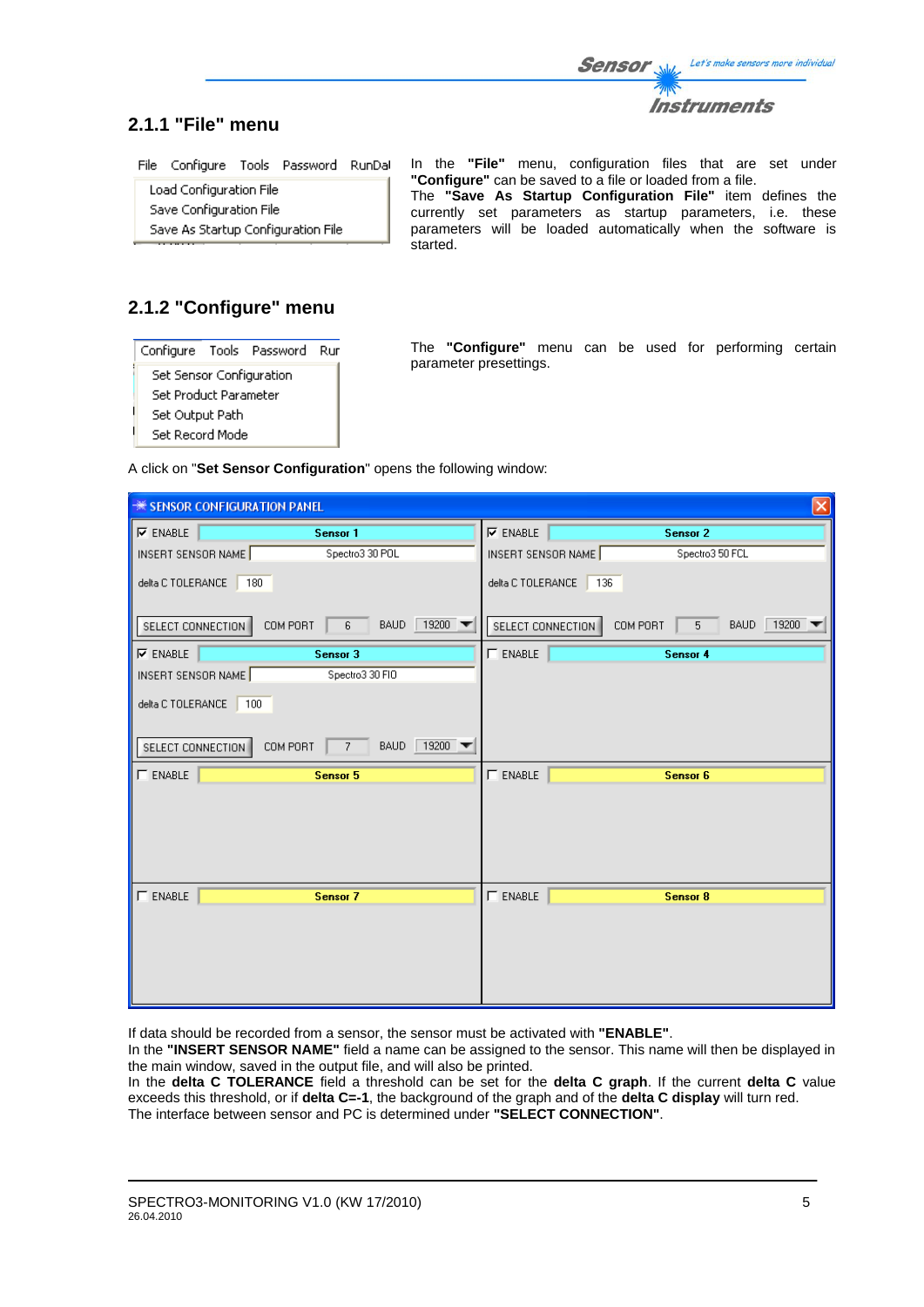

#### A click on **"Set Product Parameter"** opens the following window:

| <b>WE PRODUCT PARAMETER CONFIGURATION PANEL</b>                                                                        |
|------------------------------------------------------------------------------------------------------------------------|
| ENABLE AND SELECT PRODUCT PARAMETERS, WHICH ARE FIX AND<br>MUST BE STORED IN THE OUTPUT FILE AND PRINTED AT THE REPORT |
| <b>V: ENABLE PRODUCT PARAMETER 1</b><br>Beispiel MaschinenId                                                           |
| Beispiel Werk<br><b>ENABLE PRODUCT PARAMETER 2</b><br>⊽                                                                |
| <b>ENABLE PRODUCT PARAMETER 3</b>                                                                                      |
| <b>FNABLE PRODUCT PORAMETER 4</b>                                                                                      |
| FNARLE PRODUCT PORAMETER 5                                                                                             |
| ENABLE AND SELECT PRODUCT PARAMETERS. WHICH MUST BE ENTERED<br>BY THE MACHINE OPERATOR WHEN THE MEASUREMENT STARTS     |
| Beispiel Rollennummer<br><b>ENABLE PRODUCT PARAMETER 6</b><br>⊽                                                        |
| <b>ENABLE PRODUCT PARAMETER 7</b><br>Beispiel Auftragsnummer<br>⊽                                                      |
| Beispiel Mitarbeiter<br><b>ENABLE PRODUCT PARAMETER 8</b><br>⊽                                                         |
| Beispiel beliebiger Anhang<br><b>ENABLE PRODUCT PARAMETER 9</b><br>⊽                                                   |
| <b>ENABLE PRODUCT PARAMETER 10</b>                                                                                     |
| ATTENTION! Don't use the signs $\forall$ $\forall$ :                                                                   |

نداد ممد  $\overline{c}$ Insert Product Parameter  $\times$ Beispiel\_Rollennummer Y ōĸ

There are 5 parameters that can be individually entered. All these data are fixed and are, if they are enabled, saved in the file and printed in the report. Parameters 6 to 10, if they are enabled, must be entered by the operator after pressing **"Start"**. These data also are saved in the file and printed.

#### **Attention!**

**The characters / \ : . \* ? " < > | must not be used.**

#### Example:

**"ENABLE PRODUCT PARAMETER 6"** is activated and is assigned the input of **"Beispiel\_Rollennummer"** (i.e. example roll number).

When **"RunDataRecording"** and **"Start"** is pressed, a window will appear prompting the operator to enter a roll number.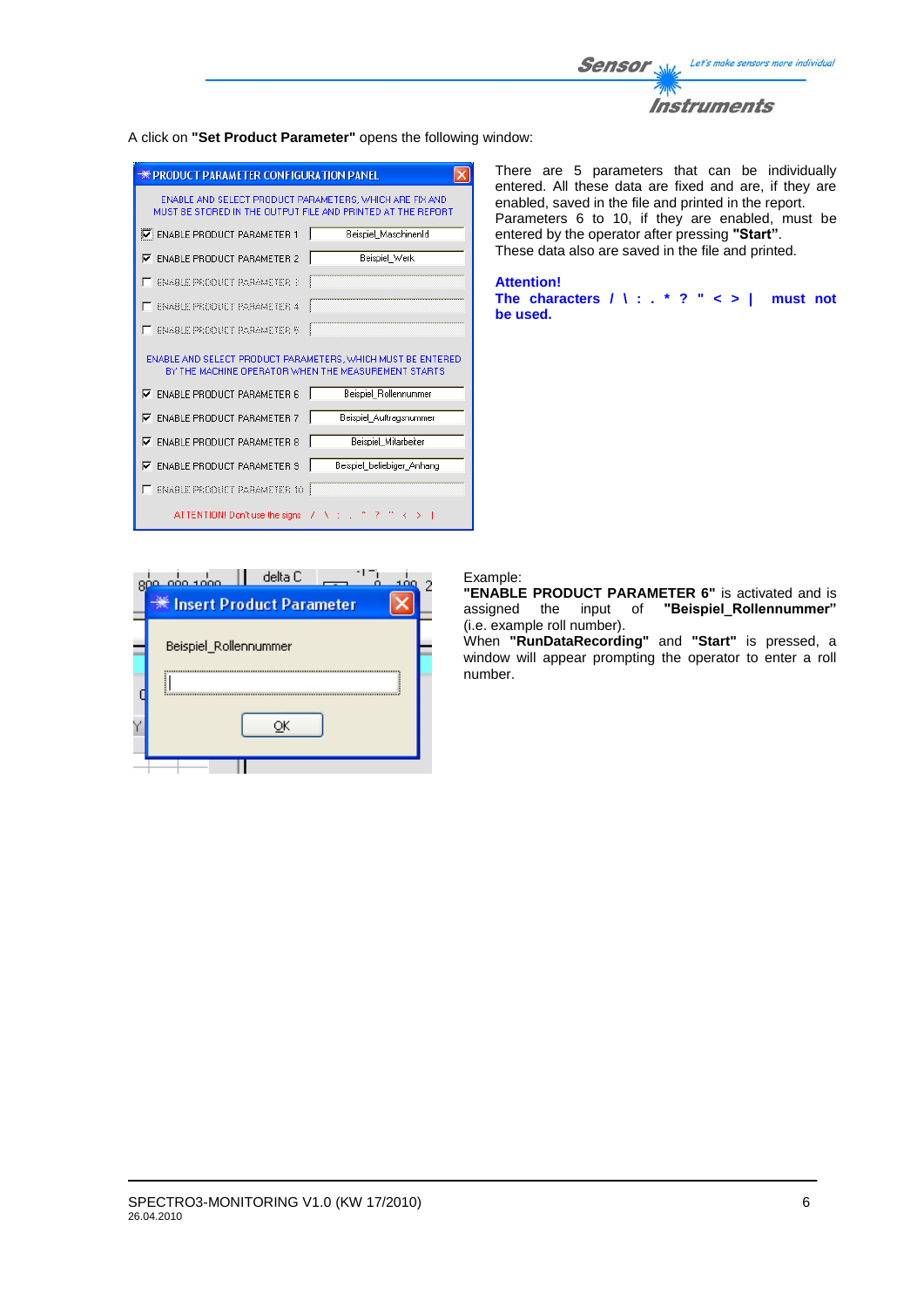Let's make sensors more individual Sensor Instruments

A click on **"Set Output Path"** opens the following window:

|                                                                   |                                                                           | ×                                                                                                                                                                                                                                                                                                                                                                                          | This window is used for defining                                                                                                                                                                                                                                                                                            |
|-------------------------------------------------------------------|---------------------------------------------------------------------------|--------------------------------------------------------------------------------------------------------------------------------------------------------------------------------------------------------------------------------------------------------------------------------------------------------------------------------------------------------------------------------------------|-----------------------------------------------------------------------------------------------------------------------------------------------------------------------------------------------------------------------------------------------------------------------------------------------------------------------------|
| <b>V</b> SAVE DATA TO FILE)                                       |                                                                           |                                                                                                                                                                                                                                                                                                                                                                                            | "SAVE DATA TO FILE" deter<br>should be stored to a file, or<br>visualized only. If "SAVE D.<br>enabled, all setting possibilities<br>If "OPERATOR CREATES FIL<br>activated, the software, after                                                                                                                             |
|                                                                   |                                                                           |                                                                                                                                                                                                                                                                                                                                                                                            | "Start", prompts the operator to<br><b>"CREATE</b><br><b>FILENAME</b><br>Ιf<br>activated, the software automa<br>file.<br>The output path is determined w<br>The file name comprises the<br>PARAMETER", the sensor na<br>defined under "SELECT A FILE<br>Under "SELECT DATA WHICH<br>TO FILE" that data are sele<br>stored. |
| $\nabla$ Yi<br>$\nabla$ Int M<br>$\nabla$ Color<br>$\nabla$ Raw R | $\nabla$ Raw G<br>$\nabla$ Raw B<br>$\overline{V}$ Temp<br>$\nabla$ Group | $\nabla$ Trigger<br>$\nabla$ delta C<br>$\nabla$ Free<br>$\nabla$ Free                                                                                                                                                                                                                                                                                                                     | <b>INFO!</b><br>If the output file should be<br>EXCEL, the regional settings<br>be set to an Anglo-American<br>USA, ). The reason for this is<br>number with comma as a date<br>saved in Anglo-American mode<br>are then set back to your respee<br>recognise a number with comn<br>saved in the Anglo-American n           |
|                                                                   |                                                                           | Output Directory   d:\Mist<br>SELECT A FILE EXTENSION xxx.   out<br><b>▽ CREATE FILENAME AUTOMATICALLY</b><br><b>▽ PRODUCT PARAMETER 1</b><br>F PRODUCT PARAMETER 2<br>$\nabla$ PRODUCT PARAMETER 3<br>F PRODUCT PARAMETER 4<br><b>▽ PRODUCT PARAMETER 5</b><br>F PRODUCT PARAMETER 6<br>F PRODUCT PARAMETER 7<br>F PRODUCT PARAMETER 8<br>F PRODUCT PARAMETER 9<br>F PRODUCT PARAMETER 10 | <del>※</del> OUTPUT FILE CONFIGURATION PANEL<br>SELECT HOW TO CREATE THE OUTPUT FILENAME<br>T OPERATOR CREATES FILENAME MANUALLY<br>SELECT DATA WHICH SHOULD BE SAVED TO FILE<br>settings are then set back to the respective country. EXCEL recognises the gloss factor as                                                 |

the output file.

rmines whether the data whether they should be **ATA TO FILE**" is not will be faded out.

**ENAME MANUALLY"** is the operated presses define an output file.

**AUTOMATICALLY"** is tically creates the output

vith "**Output Directory"** The file name comprises the activated **"PRODUCT**  ame and the extension  $E$  EXTENSION".

**H SHOULD BE SAVED** ected, which should be

opened with Microsoft in Windows should first country (Great Britain, that EXCEL interprets a information. If the file is and the regional settings ctive country, EXCEL will ma correctly. If the file is node, and if the regional

igs are then set back to the respective country, EXCEL recognises the gloss factor as a floating point number.

The following steps must be performed to change to an Anglo-American language: Start  $\rightarrow$  Settings  $\rightarrow$  Control Panel  $\rightarrow$  Regional and Language Settings An Anglo-American language can then be selected in the "Regional Settings" tab.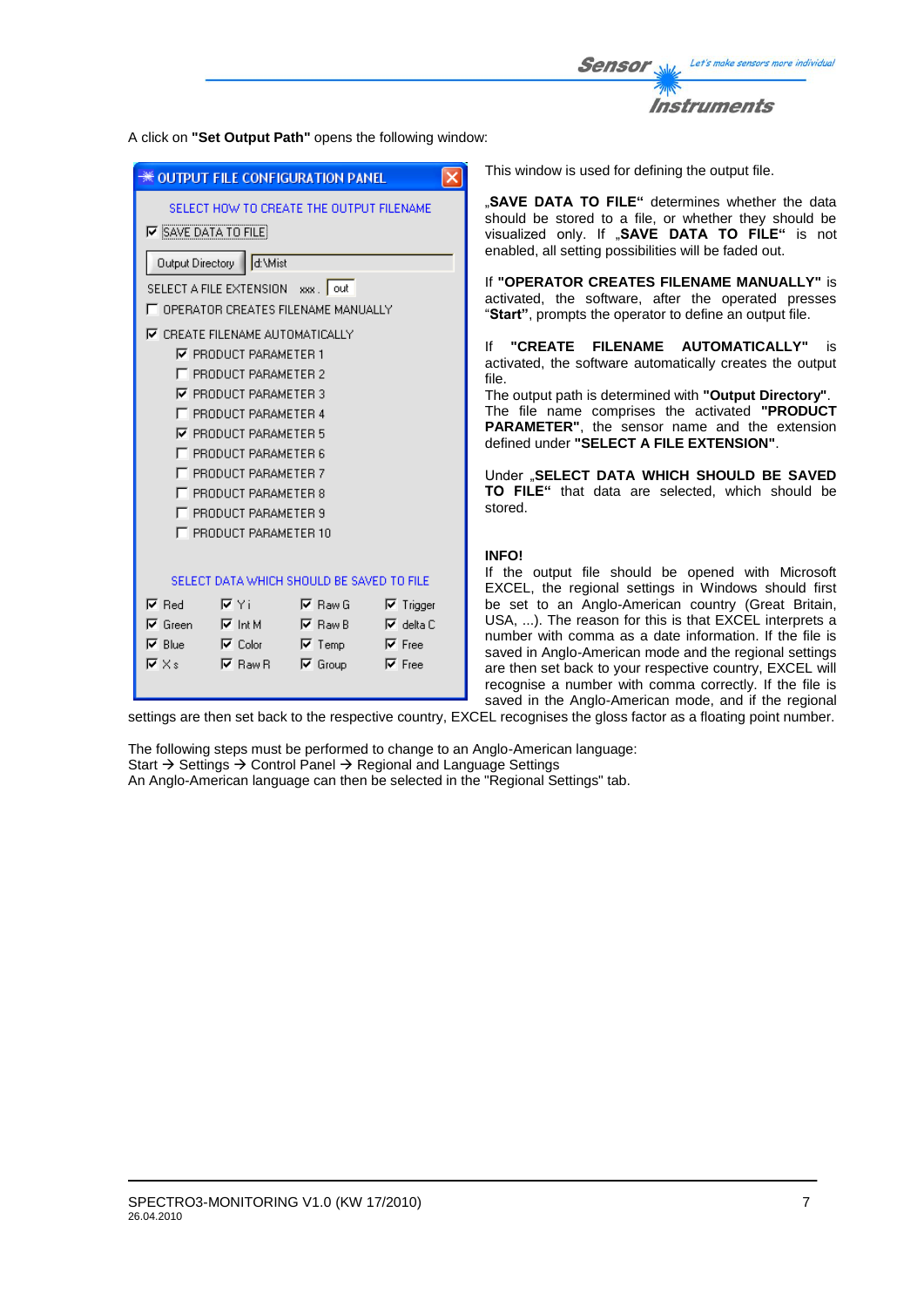

A click on **"Select Record Mode"** opens the following window:

| <b>** RECORDER CONFIGURATION PANEL</b>     |  |
|--------------------------------------------|--|
| SELECT THE RECORD MODE                     |  |
| SELECT DATA RECORDING<br>AUTO LIMITED      |  |
| BECOBD-TIME INTERVAL IN SECONDS            |  |
| VALUES TO BE RECORDED (MAX 50 000)<br>1000 |  |

This window is used for determining the data recording mode.

With **"AUTO LIMITED"**, an adjustable number of data is recorded after an adjustable time interval.

With **"AUTO UNLIMITED"** data are recorded after an adjustable time interval until recording is stopped by pressing "Stop".

With **"AUTO TRIGGERED"** the sensor automatically sends data which are then recorded and saved.

#### **Attention!**

**For using the "AUTO TRIGGERED" function the sensor must operate in one of the trigger modes, because data only are sent when the trigger condition drops (cf. instruction manual SPECTRO3-Scope).**

| Password RunDataRecording<br>Print<br>Vie<br><b>Activate Password Protection</b><br>Deactivate Password Protection<br>Change Password                                       | The "File" and "Configure" items can be protected by a password.<br>Password protection can be enabled and disabled.<br>The default password is: 0000000000<br>(in words: 10 zeros).<br>The password can be individually changed.                                                                                         |
|-----------------------------------------------------------------------------------------------------------------------------------------------------------------------------|---------------------------------------------------------------------------------------------------------------------------------------------------------------------------------------------------------------------------------------------------------------------------------------------------------------------------|
| <b>** CHANGE PASSWORD PANEL</b><br><b>CHANGE PASSWORD</b><br><b>ENTER PASSWORD</b><br>NEW PASSWORD<br>CONFIRM PASSWORD.<br><b>FUELD PASSWORD PROTECTION</b><br>SAVE CHONGES | When password protection is enabled, the menu items "File" and<br>"Configuration" only can be accessed after pressing "Deactivate"<br><b>Password Protection</b> " and entering the correct password.<br><b>Attention!</b><br>Password protection must be activated again with "Activate"<br><b>Password Protection".</b> |

### **2.1.3 "Password" menu**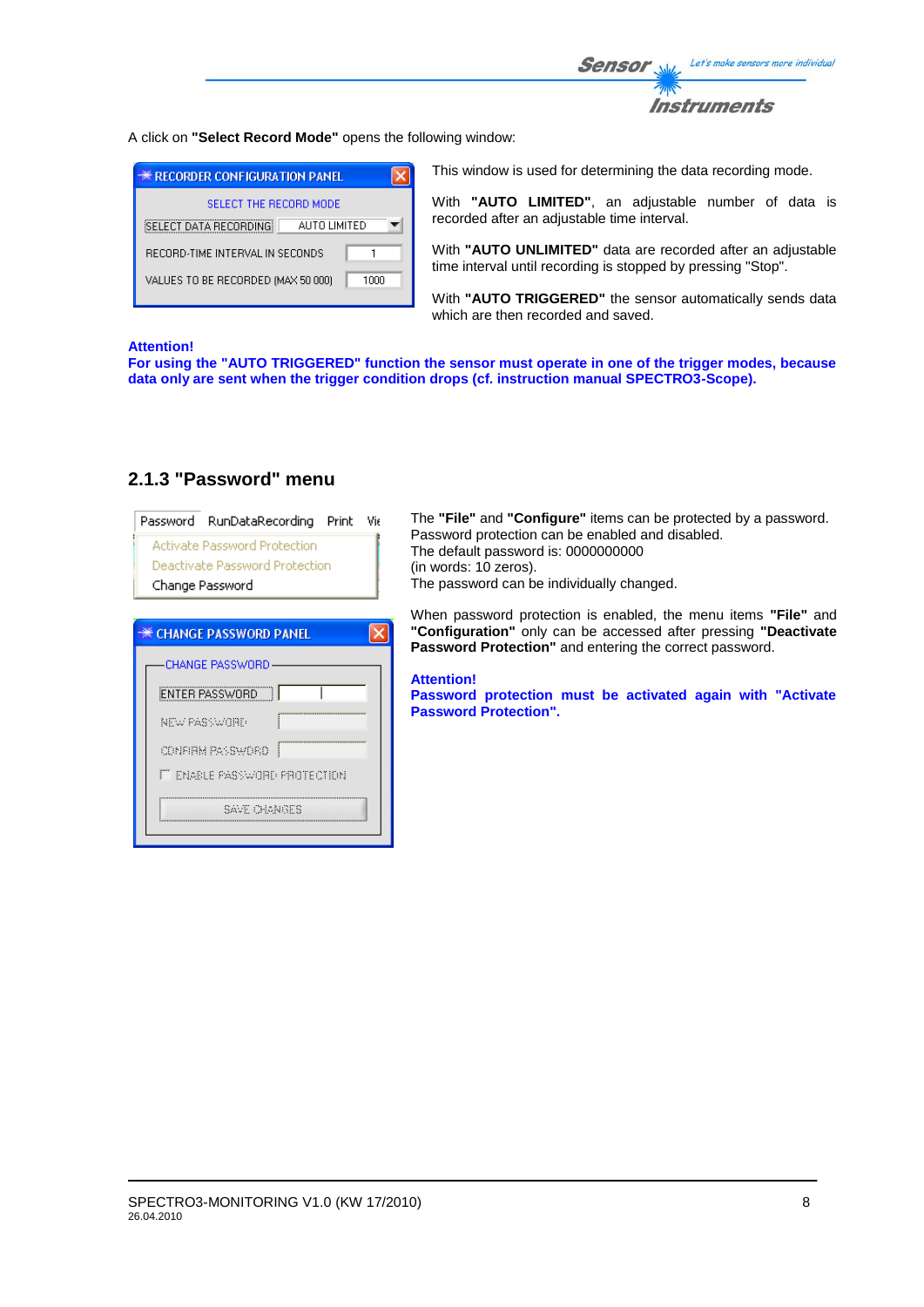

## **2.1.4 "RunDataRecording" menu**

| RunDataRecording |
|------------------|
| Start            |
| Pause            |
| Continue         |
| Stop             |
|                  |

In this menu item data recording can be started with **"Start"** and stopped with **"Stop"**. Data recording furthermore can be paused with **"Pause"** and then continued again with **"Continue"**.

The data are immediately saved in the correspondingly created file and are visualised on the user interface.

When **"Start"** is pressed, the product parameters 6 to 10 that are enabled in **"Set Product Parameters"** must be entered.

If **"OPERATOR CREATES FILENAME MANUALLY"** is activated under **"Set Output Path"**, the operator will be prompted to specify a file.

| Sensor <sub>2</sub> |              |                                                 |  |  |
|---------------------|--------------|-------------------------------------------------|--|--|
| SETVALUE: X/s       | 1200         | 739<br>YΛ<br>1100<br>INT/M<br>950<br><b>CNT</b> |  |  |
| X/s                 | deltaC       | X/Y and X/INT<br>X/Y and Y/INT                  |  |  |
| 1188                | $161 -$      |                                                 |  |  |
| Y/i                 | $129 -$      |                                                 |  |  |
| 1148                | $97 -$       |                                                 |  |  |
| INT/M               | $64 -$       |                                                 |  |  |
| 1140                | $32 -$       |                                                 |  |  |
| delta C             | $0 - 7$<br>0 | 100 200 300 400 500 600 700 800 900 1000        |  |  |
| 49                  | ७            |                                                 |  |  |
| COM PORT            | 5            | SPECTRO3V3.2<br>RT:KW09/10                      |  |  |

Data immediately are saved in the corresponding created file, if it is activated, and visualised on the user interface. The total number of recorded values is displayed in the **CNT** field.

Above the graph the **X, Y, and INT (or s, i, M)** values of the color that was learned to row 1 are displayed in the **SETVALUE** fields.

The current **X, Y, and INT (or s, i, M)** values and **deltaC** are displayed on the left of the graph.

The **deltaC** tab provides a view that visualises **deltaC** in a graph.

For reasons of memory space only the last 1000 values are shown in the graph. The output file, however, contains all the values.

Pressing Reset sets this graph back to 0.

| Spectro3 FIO                            |                                          |    |      |       |      |            |       |
|-----------------------------------------|------------------------------------------|----|------|-------|------|------------|-------|
| SETVALUE: X/s                           | 1389                                     | ΥÆ | 1836 | INT/M | 1882 | <b>CNT</b> | 670   |
| X/s                                     | X/Y and X/INT<br>X/Y and Y/INT<br>deltaC |    |      |       |      |            |       |
| 1392                                    |                                          |    | XY   |       |      |            | X/INT |
| ΥÄ<br>1829                              |                                          |    |      |       |      |            |       |
| INT/M                                   |                                          |    |      |       |      | ×          |       |
| 1892                                    |                                          | ×  |      |       |      |            |       |
| delta C                                 |                                          |    |      |       |      |            |       |
| 7                                       |                                          |    |      |       |      |            |       |
| 7<br>COM PORT<br><b>FIRMWARE STRING</b> |                                          |    |      |       |      |            |       |

The **X/Y and X/INT** and the **X/Y and Y/INT**  tabs provide a view of the current values of **X, Y, and INT (or s, i, M)** and of the **SETVALUES** of **X, Y, and INT (or s, i, M)** in two graphs.

The black crosshairs represent the setvalues, the current values are indicated by a red X.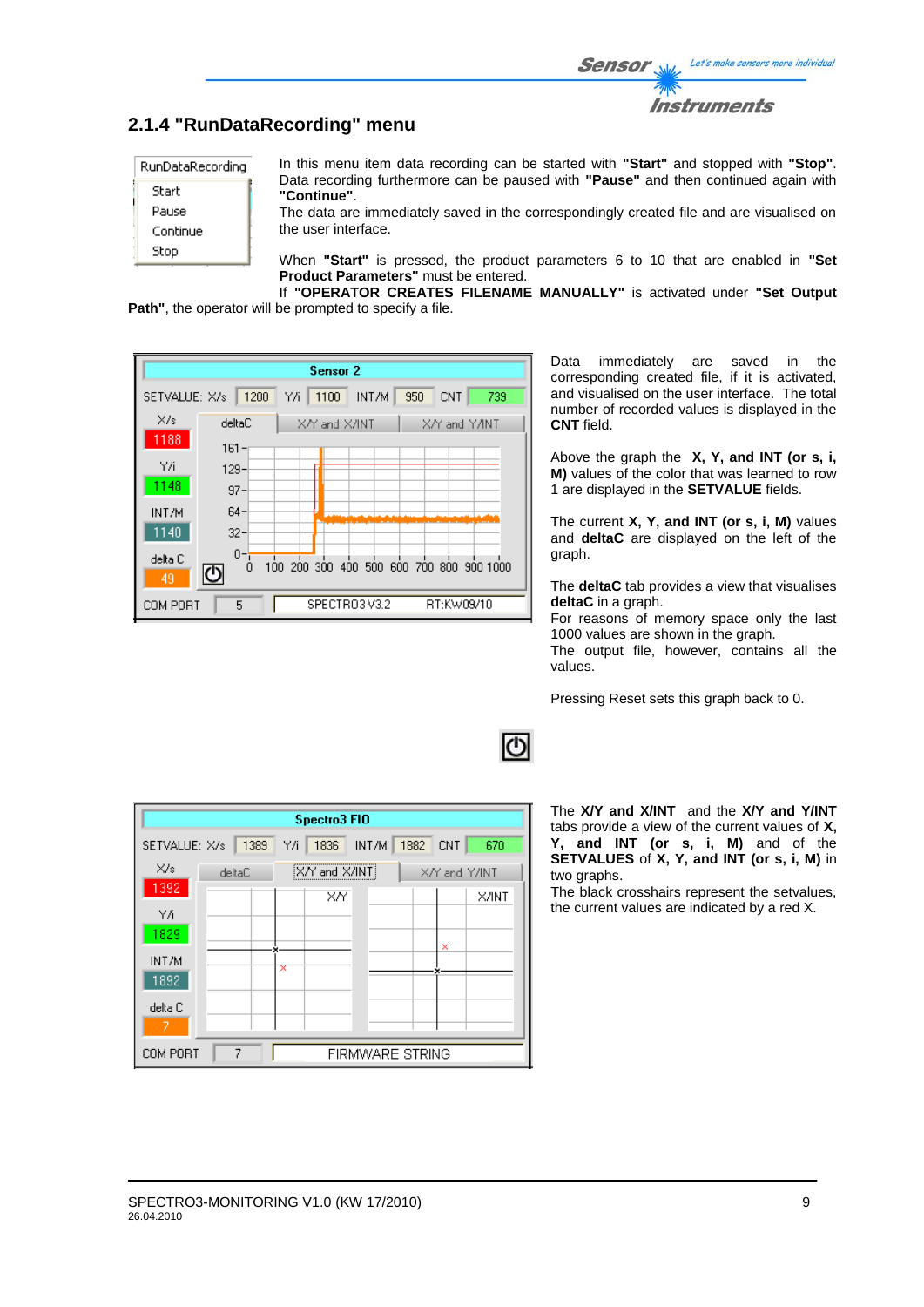

# **2.1.5 "Print" menu**

Print ViewData

Print Configuration Data Print Monitoring Data

A stored configuration file can be selected and printed by pressing **"Print Configuration Data".**

**"Print Monitoring Data"** prints the activated product parameters and a screenshot of the current user interface.

# **2.1.6 "ViewData" menu**

| ViewData | For reasons of space only 4 sensors can be displayed on a screen.<br>"Page1" and "Page2" can be used to toggle between the first 4 and the last |
|----------|-------------------------------------------------------------------------------------------------------------------------------------------------|
| Page1    | 4 sensors.                                                                                                                                      |
| Page2    | <b>Page3</b> ", however, displays the delta C and the C-No. of all 8 connected                                                                  |
| Page3    | sensors.                                                                                                                                        |

**Attention! The display only shows the sensors that are set to enabled.**

| <b><del></del> * SPECTRO3-MONITORING V1.0</b>           |       |                | u<br>п          |  |  |  |
|---------------------------------------------------------|-------|----------------|-----------------|--|--|--|
| File Configure Password RunDataRecording Print ViewData |       |                |                 |  |  |  |
| Spectro3 FIO                                            |       |                | Spectro3 30 DIL |  |  |  |
| delta C                                                 | C-No: | delta C        | C-No:           |  |  |  |
|                                                         |       |                |                 |  |  |  |
| Spectro3 50 FCL                                         |       |                | Spectro3        |  |  |  |
| delta C                                                 | C-No: |                |                 |  |  |  |
|                                                         |       |                |                 |  |  |  |
| Sensor5                                                 |       | <b>Sensor6</b> |                 |  |  |  |
|                                                         |       |                |                 |  |  |  |
| Sensor7                                                 |       | Sensor8        |                 |  |  |  |
|                                                         |       |                |                 |  |  |  |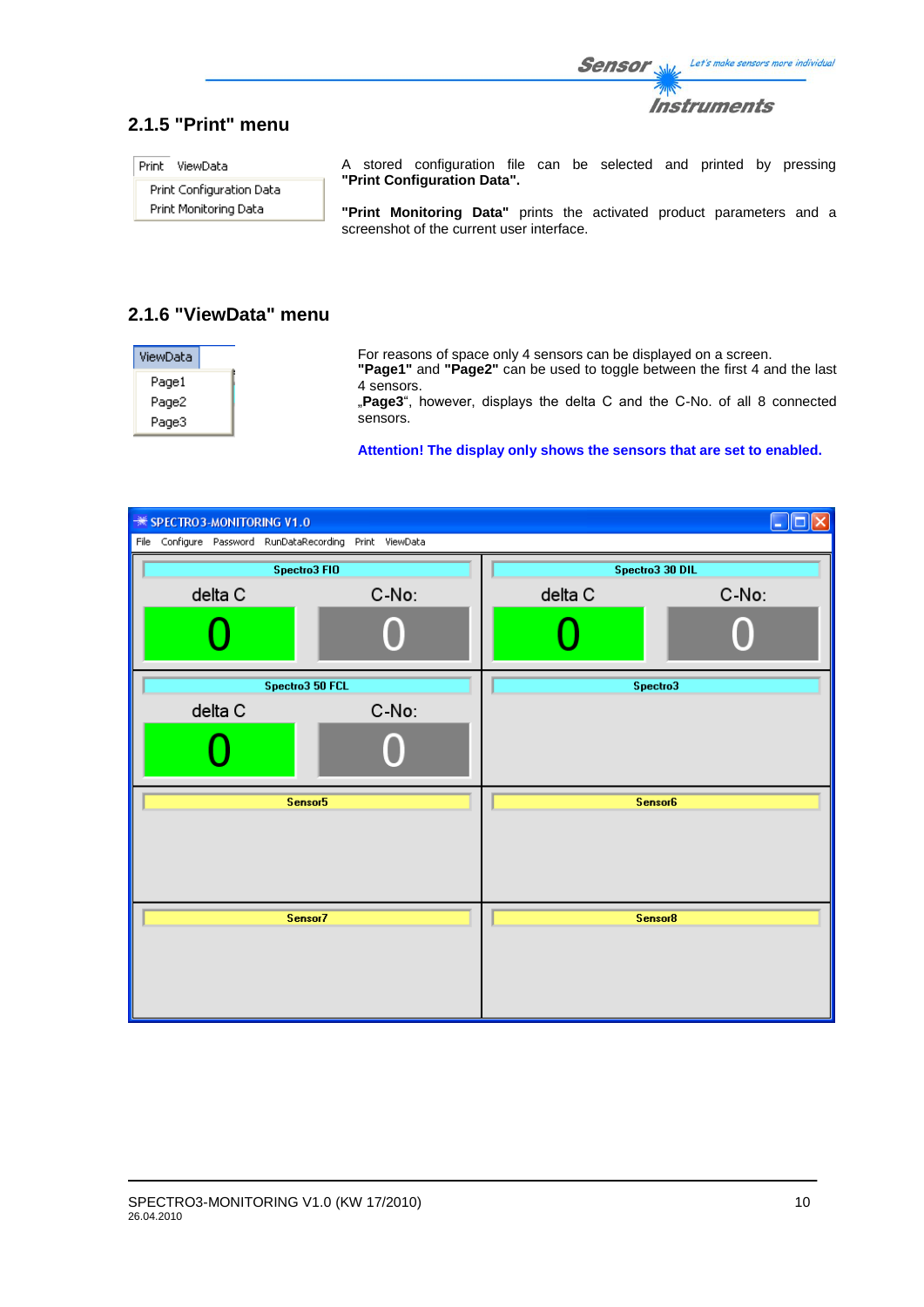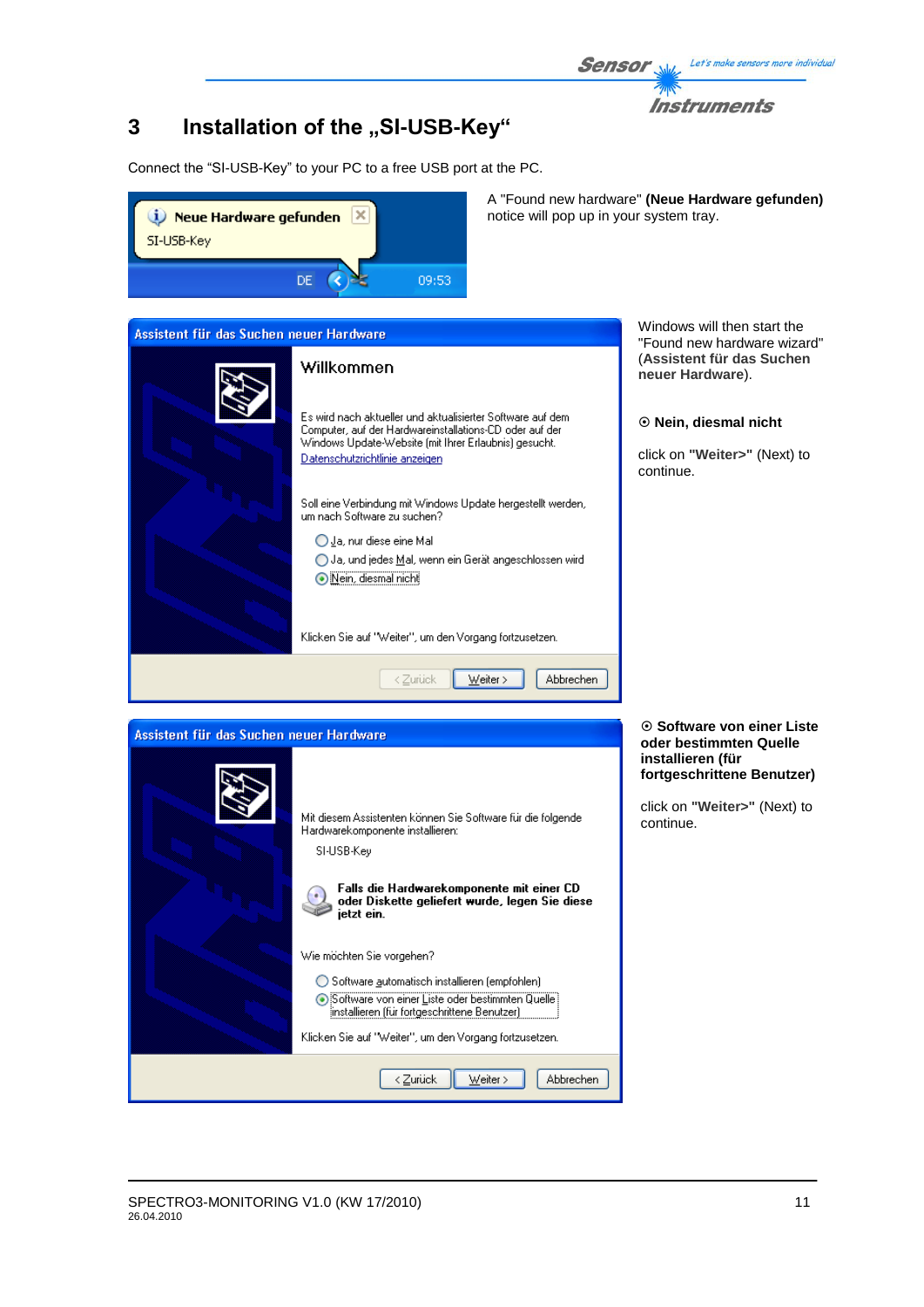

 $\mathbb{Z}$ **Instruments** 

| Assistent für das Suchen neuer Hardware                                                                                                                                                | In the next window the wizard<br>will ask for the location of the |
|----------------------------------------------------------------------------------------------------------------------------------------------------------------------------------------|-------------------------------------------------------------------|
| Wählen Sie die Such- und Installationsoptionen.                                                                                                                                        | driver.<br>In this example the driver was<br>copied to "D:\".     |
| ⊙ Diese Quellen nach dem zutreffendsten Treiber durchsuchen<br>Verwenden Sie die Kontrollkästchen, um die Standardsuche zu erweitern oder                                              | Click "Weiter>" (Next) to<br>continue.                            |
| einzuschränken. Lokale Pfade und Wechselmedien sind in der Standardsuche mit<br>einbegriffen. Der zutreffendste Treiber wird installiert.<br>Wechselmedien durchsuchen (Diskette, CD,) | The driver will then be<br>installed automatically.               |
| √ Folgende Quelle ebenfalls durchsuchen:                                                                                                                                               |                                                                   |
| D:\CDM 2.06.00 WHQL Certified<br>Durchsuchen                                                                                                                                           |                                                                   |
| ◯ Nicht suchen, sondern den zu installierenden Treiber selbst wählen                                                                                                                   |                                                                   |
| Verwenden Sie diese Option, um einen Gerätetreiber aus einer Liste zu wählen. Es wird<br>nicht garantiert, dass der von Ihnen gewählte Treiber der Hardware am besten entspricht.      |                                                                   |
| < Zurück<br>Weiter ><br>Abbrechen                                                                                                                                                      |                                                                   |

| Assistent für das Suchen neuer Hardware |                                   |
|-----------------------------------------|-----------------------------------|
| Es wird gesucht                         |                                   |
| SI-USB-Key                              |                                   |
|                                         | < Zurück<br>Abbrechen<br>Weiter > |